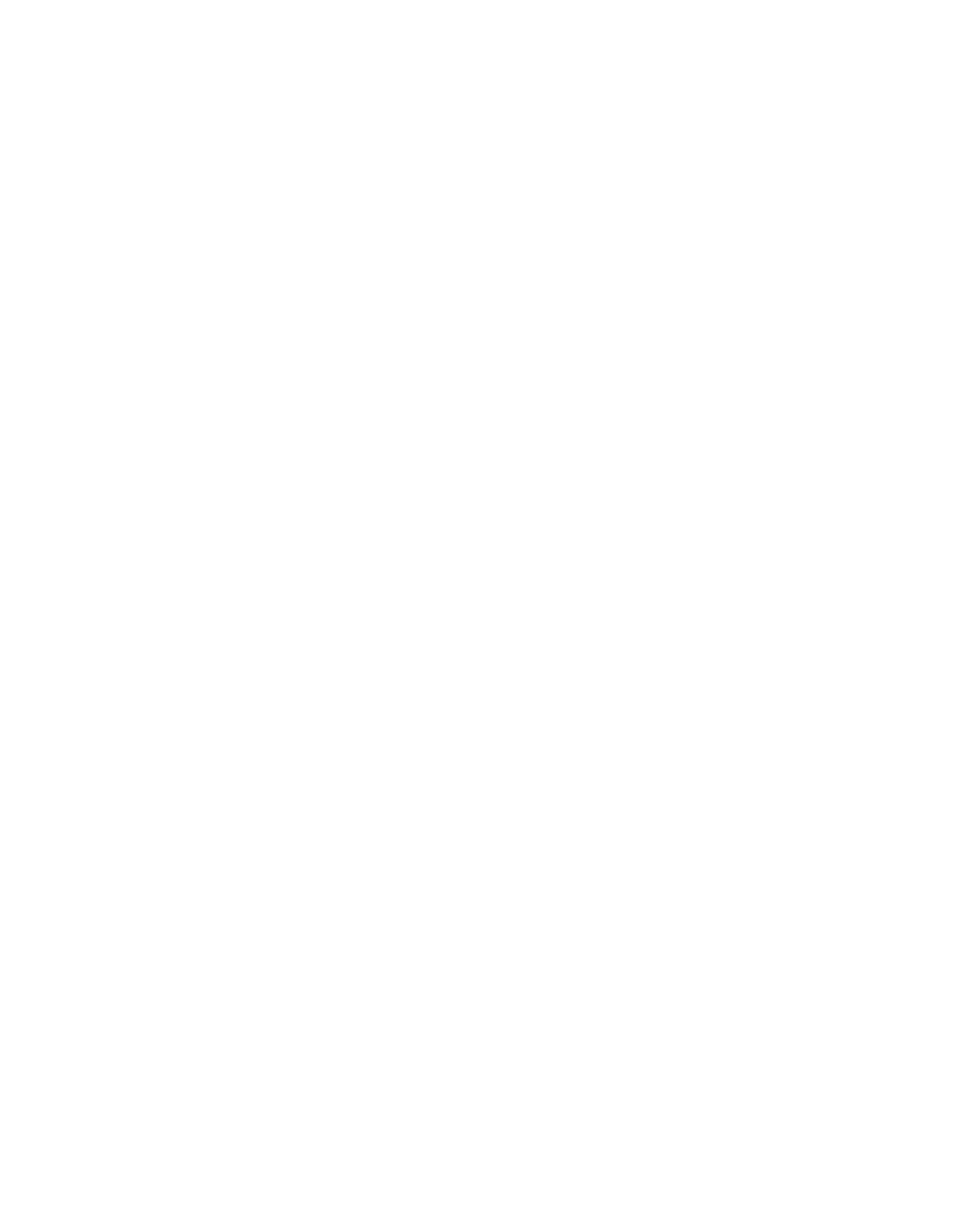# AUTONOMY PROMOTION IN A PLURIETHNIC CONTEXT: REFLECTIONS ON SOME NORMATIVE ISSUES

NATIONAL COLLABORATING CENTRE FOR HEALTHY PUBLIC POLICY

MAY 2009



National Collaborating Centres<br>for Public Health

Centres nationaux de collaboration en santé publique

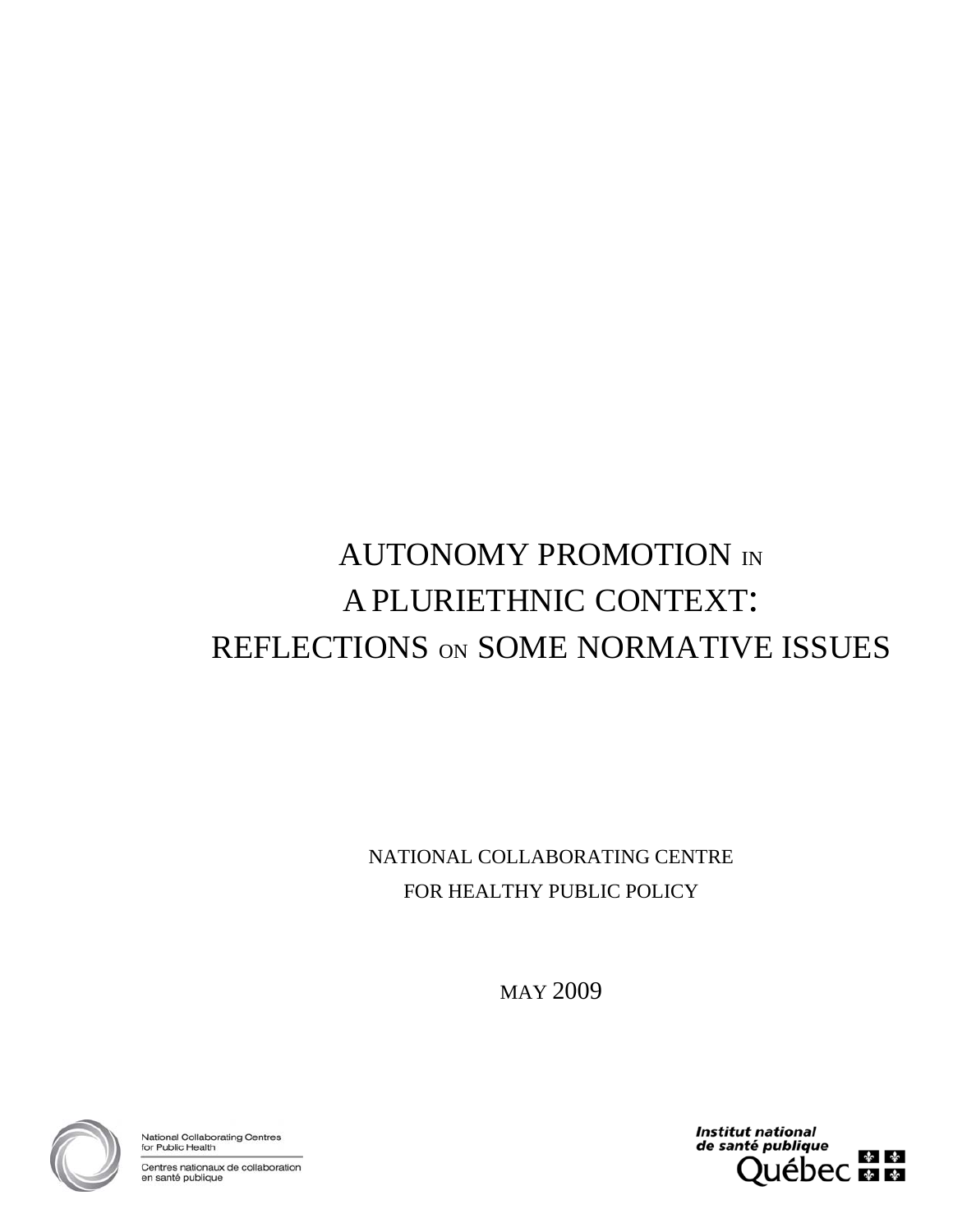#### **AUTHOR**

Michel Désy Centre de recherche en éthique de l'Université de Montréal

#### **EDITOR**

François Gagnon National Collaborating Centre for Healthy Public Policy

#### **DATE**

May 2009

#### **LAYOUT**

Madalina Burtan National Collaborating Centre for Healthy Public Policy

The National Collaborating Centre for Healthy Public Policy (NCCHPP) seeks to increase the expertise of public health actors across Canada in healthy public policy through the development, sharing and use of knowledge. It is one of six centres funded by the Public Health Agency of Canada located across Canada, each with a mandate for knowledge synthesis, translation and exchange in a different area of public health.

Production of this document has been made possible through a financial contribution from the Public Health Agency of Canada through funding for the National Collaborating Centre for Healthy Public Policy (NCCHPP).

The views expressed herein do not necessarily represent the views of the Public Health Agency of Canada.

This document is available in its entirety in electronic format (PDF) on the National Collaborating Centre for Healthy Public Policy website at: [www.ncchpp.ca](http://www.ncchpp.ca/) 

La version française est disponible sur le site Internet du CCNPPS au www.ccnpps.ca

This is a preliminary document. We invite reader feedback, which can be sent to [ncchpp@inspq.qc,ca](mailto:ncchpp@inspq.qc,ca)

Information contained in the document may be cited provided that the source is mentioned.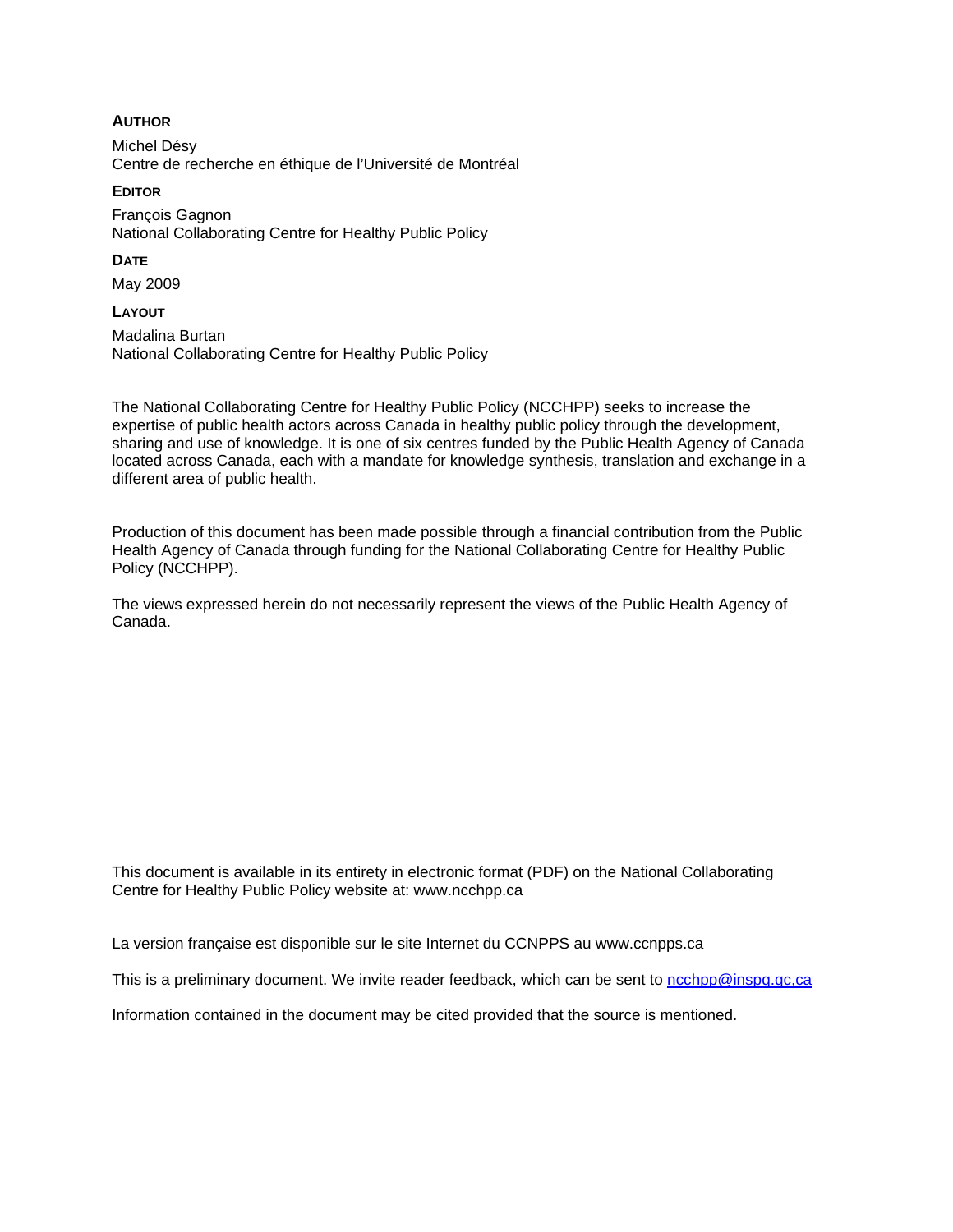#### **EDITOR'S INTRODUCTION**

This paper is part of a series of essays developed for the **National Collaborating Centre for Healthy Public Policy** by researchers associated with the Centre de recherche en éthique de l'Université de Montréal (Université de Montréal Research Centre in Ethics).

The essays are designed to present public health actors with a synthetic analysis of some of the most important contemporary ethical issues associated with various dimensions of public policy that can affect population health. The essays are also designed to encourage reflection on these issues.

The present text, developed by Michel Désy, concerns the promotion of autonomy in a pluriethnic context. Autonomy promotion has become a widely-practiced activity in the field of public health, since studies have emerged showing the close relationship between individuals' state of health and their ability to exercise control over their life and their living conditions. Many vigorous ethical debates have taken place and continue to take place surrounding the general subject of this activity. However, significant changes in the ethnocultural composition of the Canadian population have generated debates more specifically focused on the implications of these changes for autonomy promotion practices. The impetus for these particular debates is the idea that autonomy is a culturally determined product (historically, socially and politically speaking).

In this text, the author first discusses the subtleties of the complex relationship between health and autonomy, situating this relationship historically within a public health context. Next, a distinction is made between two separate meanings of autonomy (substantive and procedural) in order to advance the author's proposition that health promotion should focus more specifically on procedural autonomy. Finally, four types of paternalism are identified (narrow and broad; weak and strong) in support of the idea that autonomy promotion should be guided by the principles of weak, broad paternalism, when applied to groups within which individual autonomy does not constitute as central a value as within the Canadian ethnocultural majority.

The production of these essays is intended as an exercise in reflecting on practical ethical issues in the area of contemporary public health. Productions such as these invite commentary.

Thus, in order to extend debate, the following questions may be asked with respect to this text:

Can this problem be understood differently, particularly as it relates to religious belonging, without reference to ethnic belonging?

The author chose to address the ethical issues raised exclusively through reference to the question of religious belonging. Can they be analyzed with reference to other dimensions of social belonging?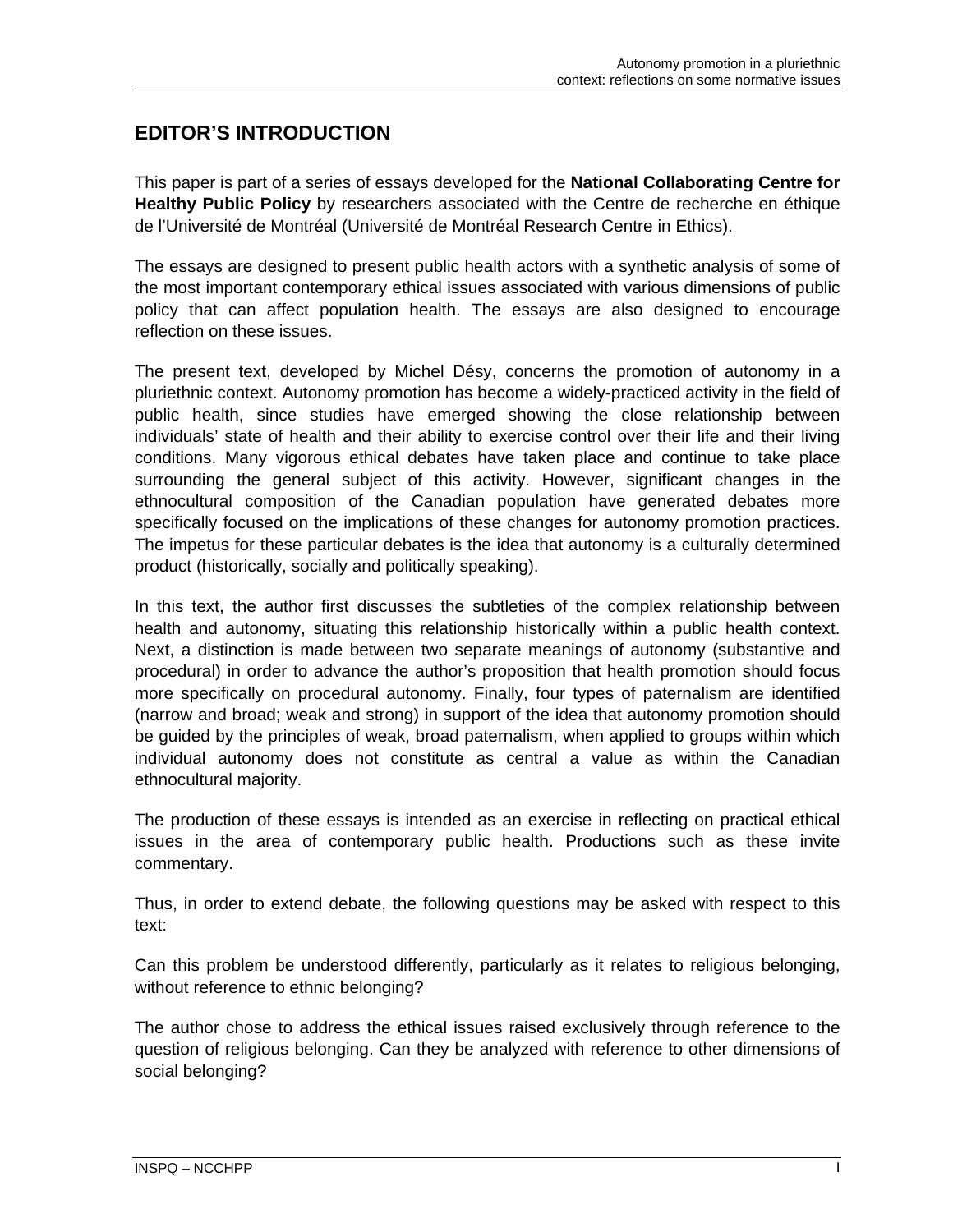Finally, the author argues, with few concessions, for the general adoption of the principles of weak and broad paternalism. Do you think it should also be stressed that an approach based on strong paternalism can be equally well defended in ethical terms, for certain specific situations?

Use the space provided for comments on the right of the page: we will publish comments on an ongoing basis as they are received.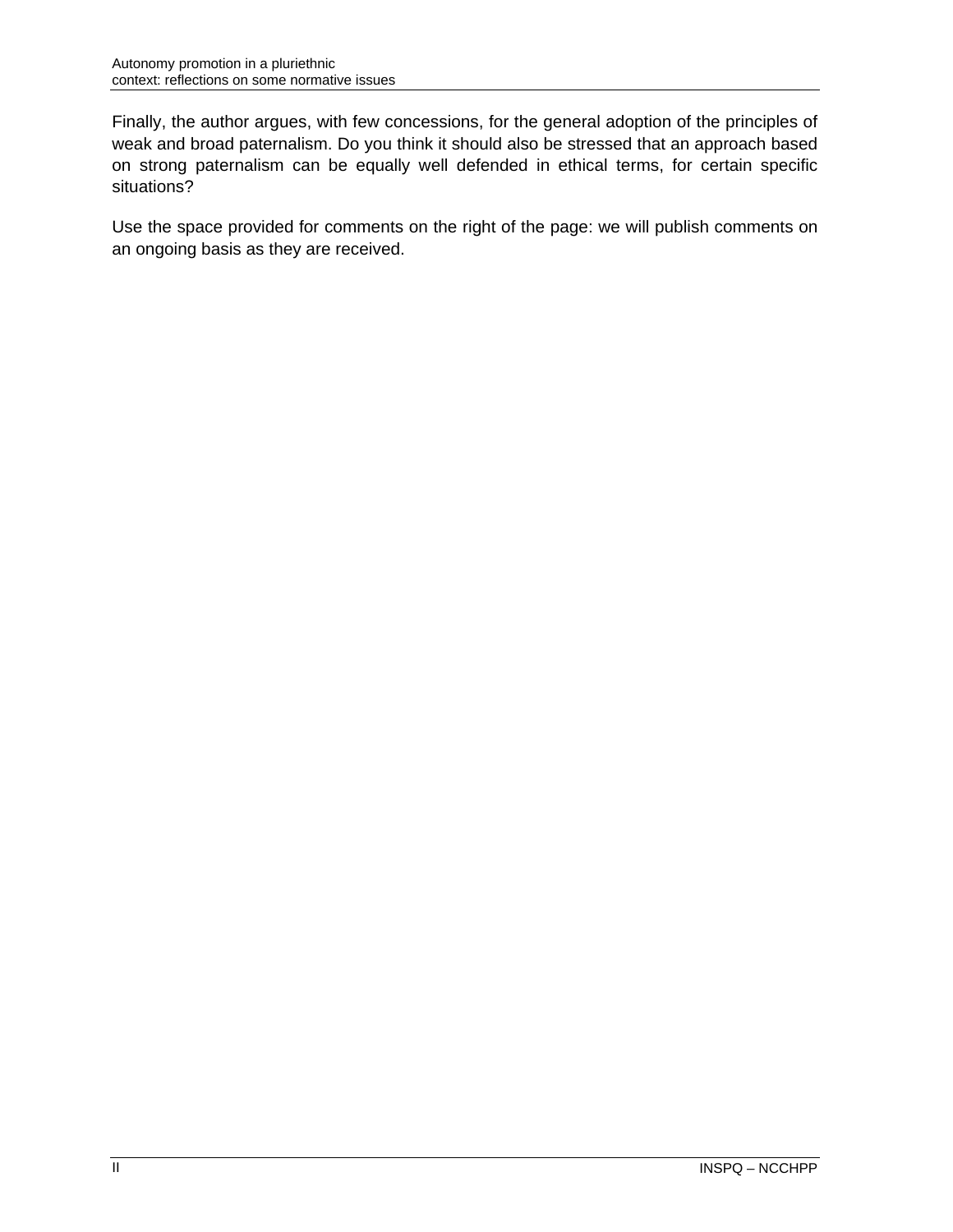# **TABLE OF CONTENTS**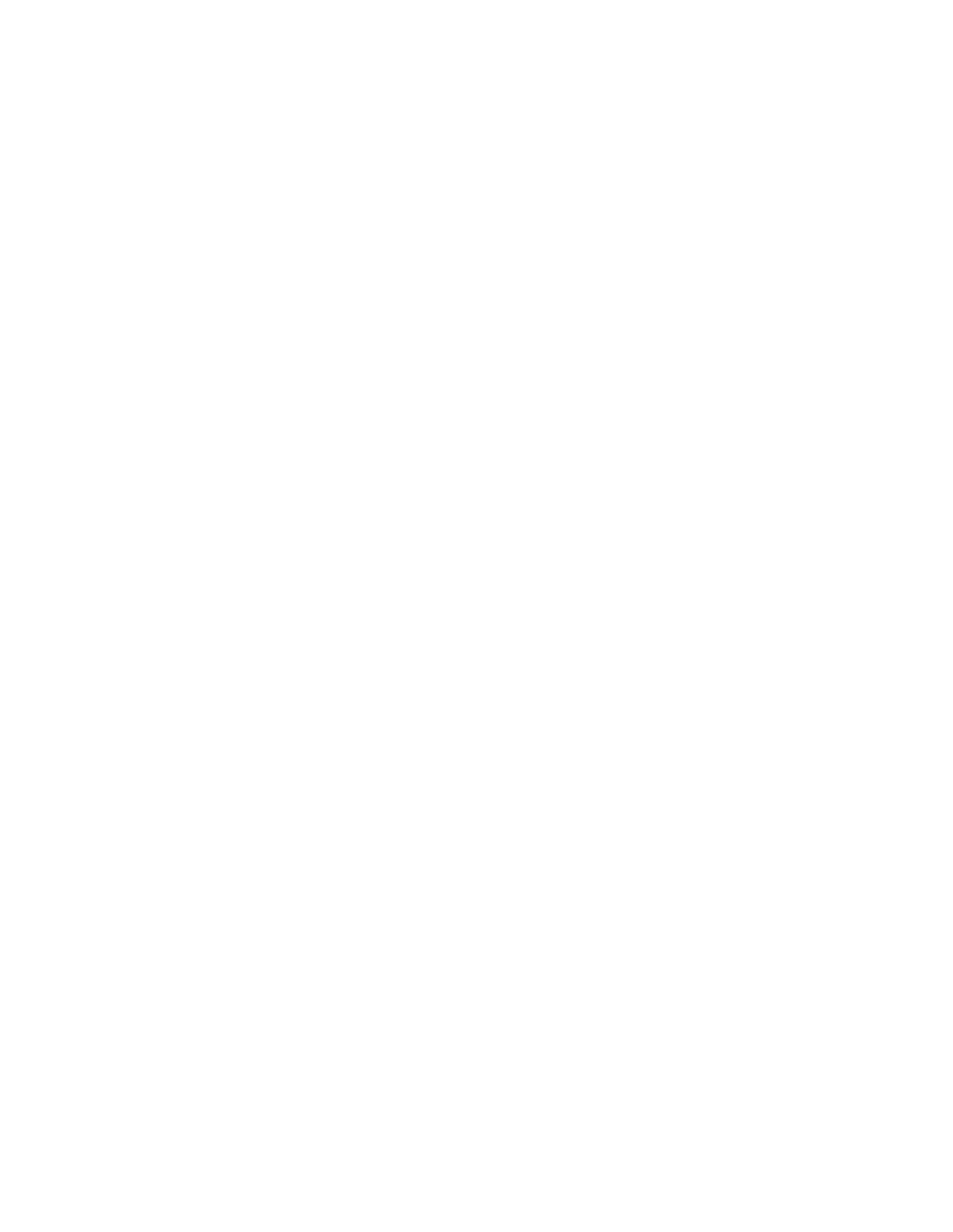#### <span id="page-8-0"></span>**INTRODUCTION**

The field of action specific to public health has broadened considerably over the last century. The reasons for this expansion are complex and multiple. One of the main reasons is that the range of problems we seek to eradicate through such action is no longer—at least in what is referred to as the Western World—solely composed of infectious diseases and parasitic infections whose causes were relatively easy to identify and treat with the help of scientific breakthroughs. Today, a substantial portion of the problems being addressed by public health workers stem from people's living habits, specifically those habits considered to be harmful to people; we have only to think of obesity and smoking, for example. At the same time, measures undertaken by public health authorities to improve population health now go beyond simple prevention of the problems being addressed to include actions aimed at promoting good health. We understand well enough, for example, what causes heart diseases (inactivity, among other things), but we have very little grasp of how to remedy such problems because they are largely caused by multiple distal factors (including social and environmental factors) that influence our living habits, and these factors seem too far removed causally from said problems to be clearly isolated as *the* cause of the diseases in question. Moreover, these problems are, for the most part, the harmful consequences of activities freely engaged in by the persons concerned. This is why public health authorities are now trying, among other things, to convince such persons to reconsider their habits and adopt others that are less damaging to their health. In order to meet these challenges, health promotion is thus inclining towards an interdisciplinary approach aimed, among other things, at identifying and modifying—if necessary—the proximal and distal factors that influence people's behaviours[1](#page-8-1).

1

<span id="page-8-1"></span><sup>1</sup> For an introduction to the concept of health promotion, see, for example, Crosby, Kegler & DiClemente (2002).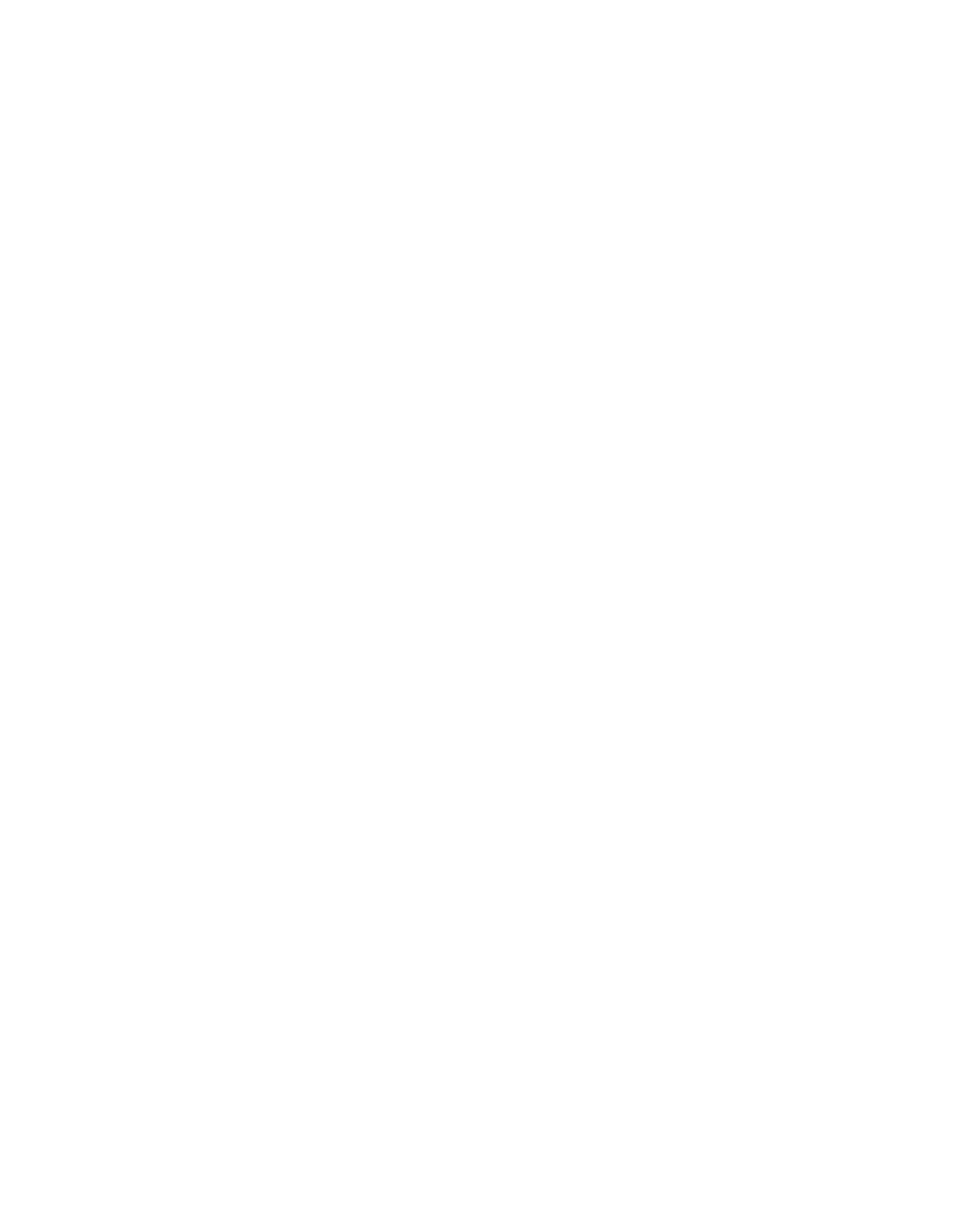#### <span id="page-10-0"></span>**1 HEALTH AND AUTONOMY**

Given this context, a clearer conception of what health promotion seeks to promote is required. At the same time, the redefinition of the very notion of what it means to "be healthy" can be seen as evidence of a shift in the paradigm defining the factors that can potentially influence people's health. Indeed, this shift was recently given concrete expression in the Ottawa Charter, whose proposed definition of health extends far beyond the classic negative—conception of health (i.e., health defined as the absence of pathologies). The Charter stipulates that:

"Health is, therefore, seen as a resource for everyday life, not the objective of living. Health is a positive concept emphasizing social and personal resources, as well as physical capacities. Therefore, health promotion is not just the responsibility of the health sector, but goes beyond healthy lifestyles to wellbeing." (World Health Organisation, 1986)

Health is seen here as a state of wellbeing that is at once physical, psychological and social. Moreover, according to the Charter, the preferred means of achieving this state of wellbeing and, therefore, the goal of much health promotion action, is to ensure the capacity of individuals to exercise control over their lives, to direct their own lives; in short, to be autonomous. In fact, many studies have demonstrated that individuals who have little or no control over their lives are generally less healthy than others (Cf. Rissel, 1994). Autonomy is thus seen as crucial to an individual's health. Of course, the importance of autonomy is not limited to the area of health: it is one of the central political values of liberal democracies, for quite evident reasons. Its development is also one of the primary objectives of public education. Nevertheless, it is mainly its place within a certain conception of health and its promotion that I wish to consider.

Cleary, the movement from a narrow to a broad conception of health can pose problems on many levels (Seedhouse, 1995). Among other things, a broad definition of what constitutes health is morally charged; it is clearly not neutral (see, for example, Holland's remarks, 2007, pp. 92–93). It is intuitively obvious that if, for example, the quality of our relationships with others is considered when our state of health, in the broad sense of the term, is being determined, then, inevitably, moral values come to play a fundamental role. If we focus more specifically on the central role assigned to autonomy in the broad conception of health, are we led to conclude that the health of persons who do not appear to live autonomously is therefore inevitably *diminished* as compared to that of those around them?

This is one facet of the problem I would like to examine. This problem derives from the fact that there seems to be a good number of people for whom a life in which autonomy does not occupy a central place is desirable *and* for whom this does not seem to produce harmful health effects. This is particularly true for persons who belong to conservative religious groups. In fact, there are people for whom obedience and self-denial are central values; for such people, the promotion of autonomy by public institutions may very well unduly conflict with their lifestyle. If this is true, as I maintain, then the perspective that positions autonomy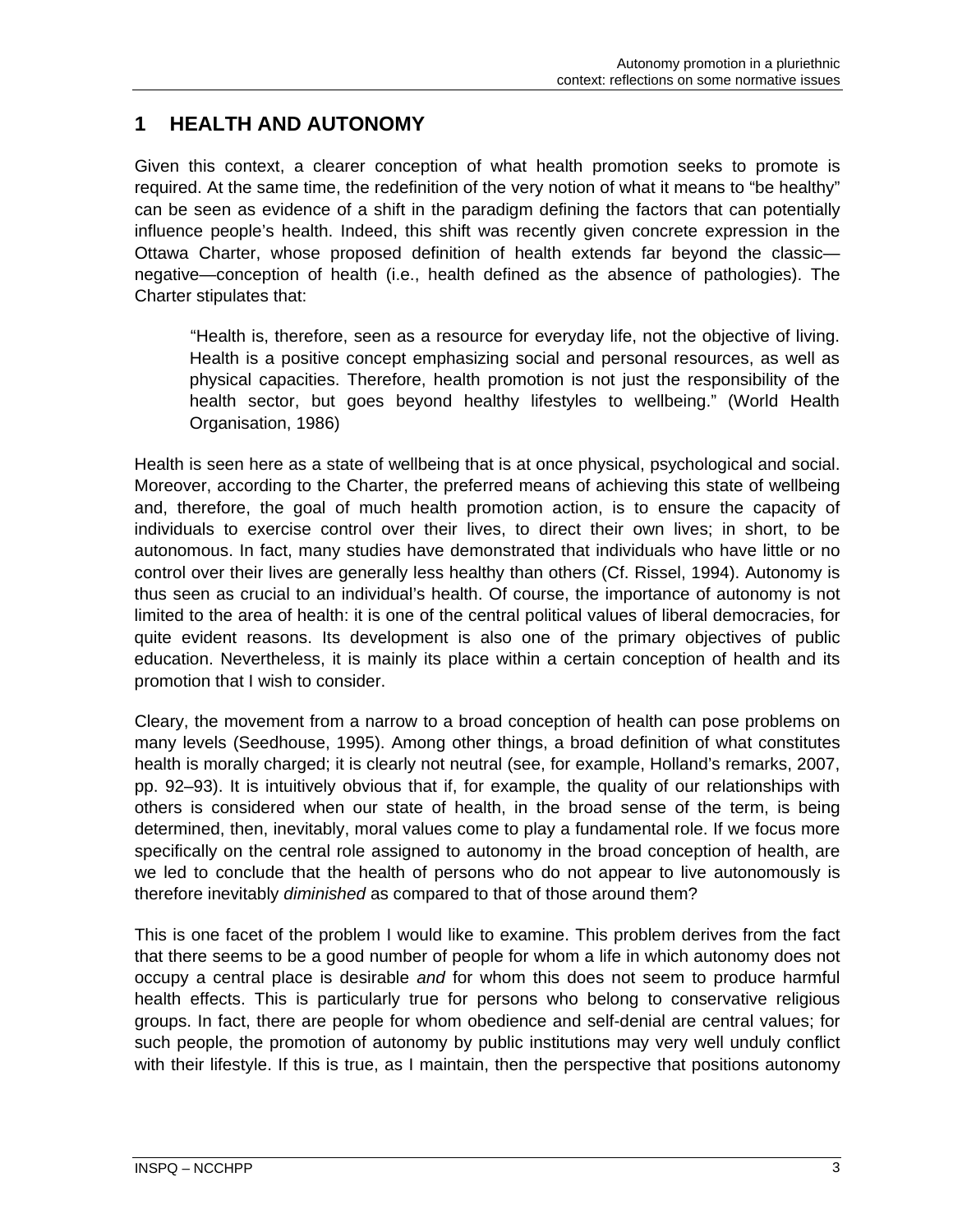<span id="page-11-0"></span>as the cornerstone<sup>[2](#page-11-1)</sup> of health promotion must at the very least be clarified, if not substantially modified to accommodate such situations. The purpose of this text is to offer such clarification and to explore the consequences for any policy that intends—mainly or in part to promote autonomy.

# **2 TWO MEANINGS OF THE CONCEPT OF AUTONOMY**

How can the concept of autonomy be clarified? Part of the difficulty surrounding its elucidation stems from the fact that it has two distinct meanings (regarding this distinction, see Christman, 2003). Firstly, there is procedural autonomy, which refers to an individual's effective *capacity* to make choices, independently of the influence of others. The formulation of this definition is somewhat inadequate given the large degree to which our choices are causally (directly or indirectly) influenced by our social environment, but we nevertheless consider individuals who have ostensibly exercised this capacity to be independent, even if their choices resemble those of their peers. Thus, we generally consider that procedural autonomy may be fully exercised in the absence of undue external constraint. The second meaning refers to substantive autonomy, which is not the capacity of individuals to make choices, but rather the *quality* of the choices made. The substantive conception of autonomy is linked to the idea that there are values that *should* be upheld by individuals if they are to be considered healthy in the broad sense of the term.  $3$  Thus, substantively autonomous individuals make the *right* choices with respect to their lives, the choices that correctly embody what it means to be autonomous. Indeed, from this perspective, there are particular lifestyles or values that concretely express what it means to live autonomously.<sup>[4](#page-11-3)</sup>

Let us return to the counter-example presented above. It seems quite plausible that there are deeply religious persons who choose autonomously, in the procedural sense of the word, to live lives that do not assign a central role to autonomy. Indeed, the fact that one leads a life of obedience and self-denial does not mean that one has lost the *capacity* to make choices. One might object, however, that such persons cannot choose other than to lead a religious life because they are constrained simply by belonging to a particular group, that their *culture* does not allow them to choose otherwise.

### **3 AUTONOMY AND CULTURAL BELONGING**

In my view, this objection rests on a false conception of the nature of cultural belonging. It presupposes that belonging culturally to a particular group implies exclusivity and inexorability. However, to begin with, the idea that a culture is composed of a group of consistent and stable characteristics that *determine* its members is clearly doubtful. In fact,

<span id="page-11-1"></span> $\frac{1}{2}$ <sup>2</sup> Not to say the *Holy Grail* of health promotion, to quote Rissel.

<span id="page-11-2"></span>It should, however, be understood here that substantive autonomy is necessary, but not sufficient for a person to be healthy.

<span id="page-11-3"></span>It should be pointed out that the distinction between substantive autonomy and procedural autonomy finds its parallel in more sophisticated definitions of health, in the broad sense. In fact, it can be maintained that health derives from a combination of factors, including the basic capacities of individuals (their procedural autonomy) and the objective manifestations associated with good health that stem from these capacities (their substantive autonomy). See, for example, the respective positions of Brülde (2000) and Tengland (2006).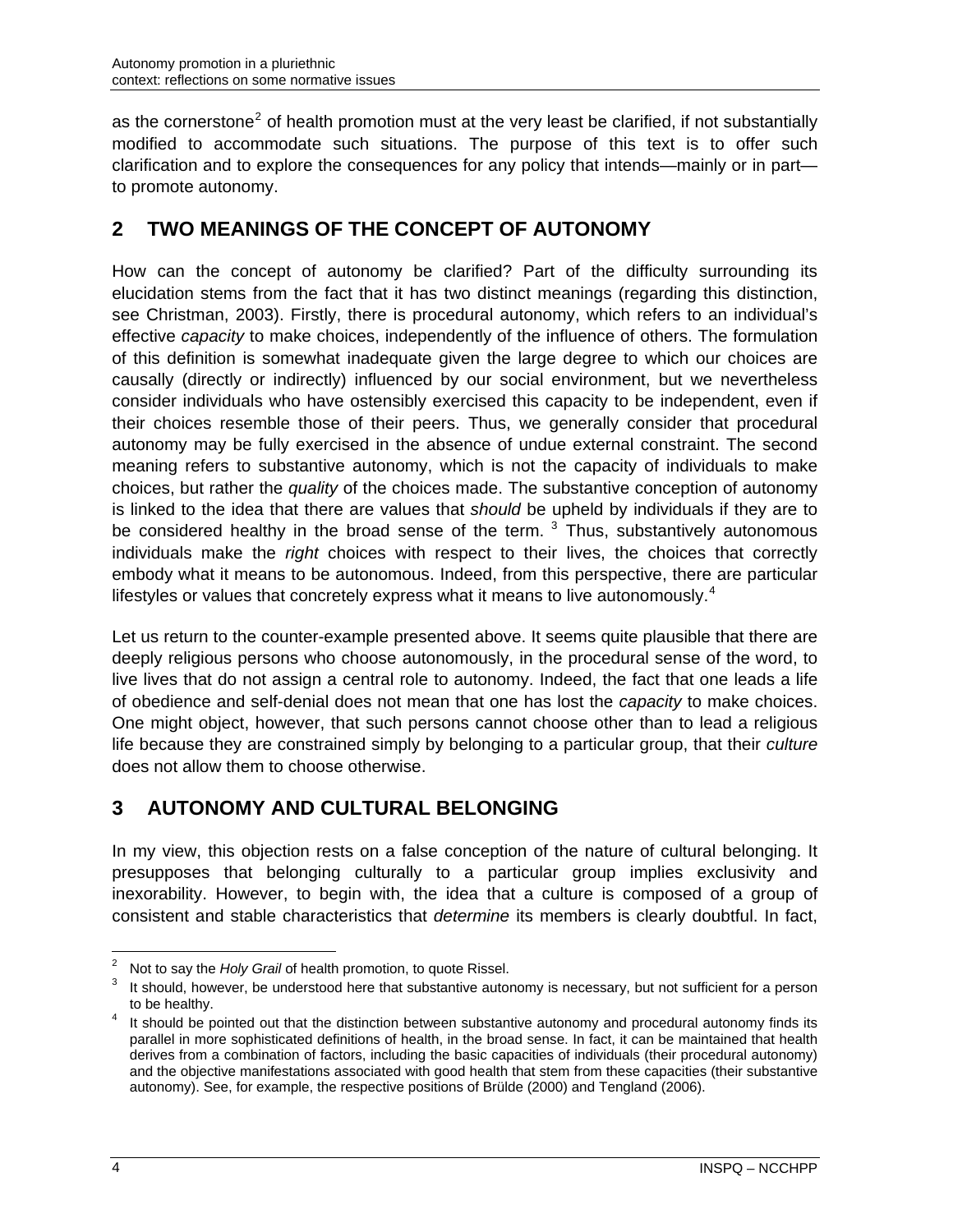as noted by Tariq Modood (1998), among others, hardly anyone can be found who still defends an essentialist conception of culture. Thus, cultural belonging does not imply inexorable conformity. Next, the idea that the cultural options available in a liberal community, for example, cannot be conceived of as accessible to members of a religious group is doubtful as well. In fact, it is clear, for example, that the members of the congregation of Grey Nuns of Montreal are aware of what life is like outside their convent. It cannot be said, therefore, that this choice is inaccessible to them, strictly speaking.

It must also be noted that, if one considers the mental health of those in religious groups, the relationship between autonomy and health does not appear to be as direct as one might have been led to believe. In fact, certain studies have demonstrated that depression rates among the Amish in the United States are half as high as those recorded for the rest of Americans (some of these can be found in Schwartz, 2000). As noted by Schwartz, American citizens have never in their history had so much choice and, paradoxically, they do not seem to benefit psychologically, but rather the contrary (Schwartz, 2004). This is another facet of the idea put forth by Jeff Spinner-Halev, who notes that conservative religious communities may offer fewer choices to their members, but that these choices may be perceived as being more significant than those available in a liberal community (Spinner-Halev, 2000).

It should not be understood by this that we should all join closed religious communities to improve our mental health—after all, the data on the prevalence of depression among the Amish do not include, for example, those who had to leave the community for all sorts of reasons—but rather that the internalization of choices is a complex phenomenon that should be taken into account when considering health promotion. In fact, these observations allow us to underscore a fundamental point regarding autonomy: it cannot be promoted in isolation from other elements that are fundamental to its exercise. It might be added that the difference between a religious group and a liberal community lies in the level of support and solidarity they usually provide. This intuition is confirmed by studies on self-determination, which have demonstrated that it is not so much the source and the objective quality of a person's choices as the support received while these choices are being made that positively affects a person's wellbeing (Ryan & Deci, 2000).

This leads us to observe that the quality of the choices people make (their substantive autonomy) is of secondary importance to their health relative to their capacity to make choices (their procedural autonomy), and that, consequently, any theory that seeks to clarify the relationship between autonomy and health should underscore the precedence of procedural over substantive autonomy. This precedence is of major significance to any valid conception of autonomy promotion, and I would like to consider such a conception here<sup>[5](#page-12-0)</sup>.

<span id="page-12-0"></span><sup>1</sup> 5 Perhaps it should also be maintained that a valid conception of health promotion should, similarly, assign priority to the strengthening of the capacities crucial to health over the quality of the effective choices made by the individuals concerned. Exploration of this idea, unfortunately, falls outside of the scope of this paper.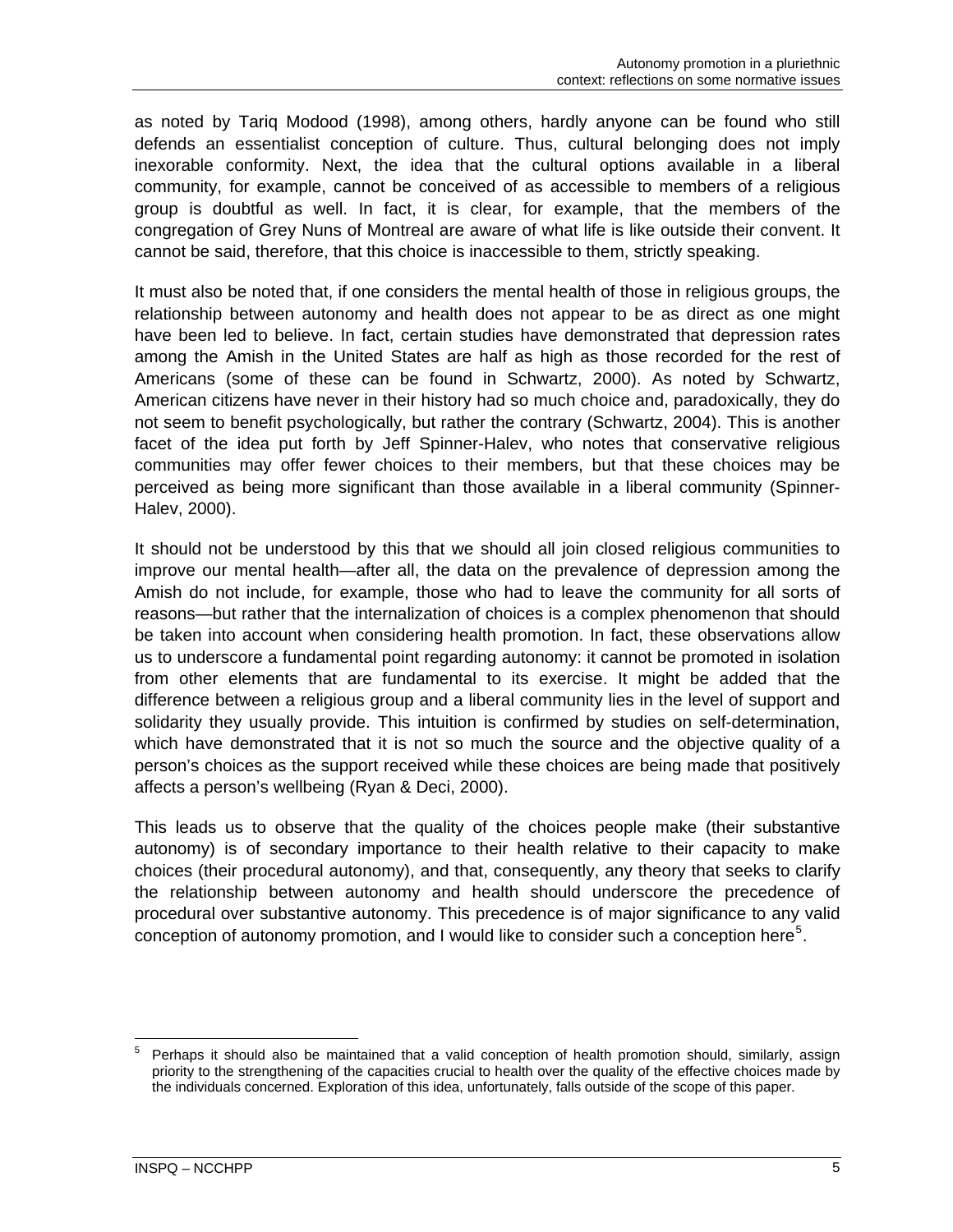# <span id="page-13-0"></span>**4 WHAT IS AUTONOMY PROMOTION?**

What form should a conception of autonomy promotion take, particularly if it must appear justifiable to those who do not consider it to be important? The main issue at stake here is that of paternalism. Determination of the level of paternalism considered acceptable in interventions by a state in the life of its citizens is a classic normative problem in the public health field (Cf. Childress et al., 2002 ; Bayer & Fairchild, 2004). What is generally implied by paternalism is the idea that the state is justified in obliging individuals to act in their own interests when it is apparent that they are going to behave in a manner that is harmful to their health. Paternalism stems from the idea that it is necessary to intervene to protect individuals from themselves. Clearly, situations exist in which such interventions are justifiable; when, for example, the individuals do not have the capacity to make informed choices (as in the case of children) or when the restrictions placed on individuals are, broadly speaking, negligible (as in the case of mandatory seat belt wearing). However, in the relevant literature, paternalism, as briefly defined here, is often rejected for the simple reason that its proponents are not able to morally justify the proposed constraints on the freedom of the individuals concerned, especially to the extent that these constraints are coercive.

## **5 PATERNALISM AND AUTONOMY**

It is useful to distinguish four types of paternalism. Firstly, "strong paternalism" is the view that the state can legitimately prevent persons from acting in a manner that is contrary to their own interests. "Weak paternalism" is the view that the state should seek the informed consent of persons given to such practices, rather than attempt to oblige them against their will to act in their own interest. "Narrow paternalism" is limited to the use of coercive mechanisms and "broad paternalism" includes all possible relevant forms of intervention. The position compatible with the conception of autonomy and its promotion defended in this text is that of weak and broad paternalism.

Weak paternalism is congruent with the conception of autonomy promotion defended here because by seeking above all to ensure the consent of individuals, it assigns priority to the informed exercise of the capacity to make choices, and not to the quality of the choices thus made. Weak paternalism depends, above all, on the capacity to give one's consent, on the absence of unacceptable coercion (extortion, threats, physical coercion), and on assimilation of the information relevant to the exercise of a choice<sup>[6](#page-13-1)</sup>. Weak paternalism is thus very useful in cases involving religious or cultural practices that large numbers of people who do not belong to the groups concerned may consider in some way or other reprehensible. In fact, we tolerate a large number of practices when they respect the conditions established under weak paternalism (think, for example, of certain sexual practices like S&M and swapping). What is important to recall here is that weak paternalism is compatible with the idea that individuals may autonomously choose to limit their own autonomy.

<span id="page-13-1"></span> $\overline{a}$ 6 In fact, as noted by Joel Feinberg, weak paternalism is not really paternalism as it is generally understood, because it does not seek to justify restricting the exercise of autonomy by individuals in the interests of their wellbeing (Feinberg, 1986, pp.15–16).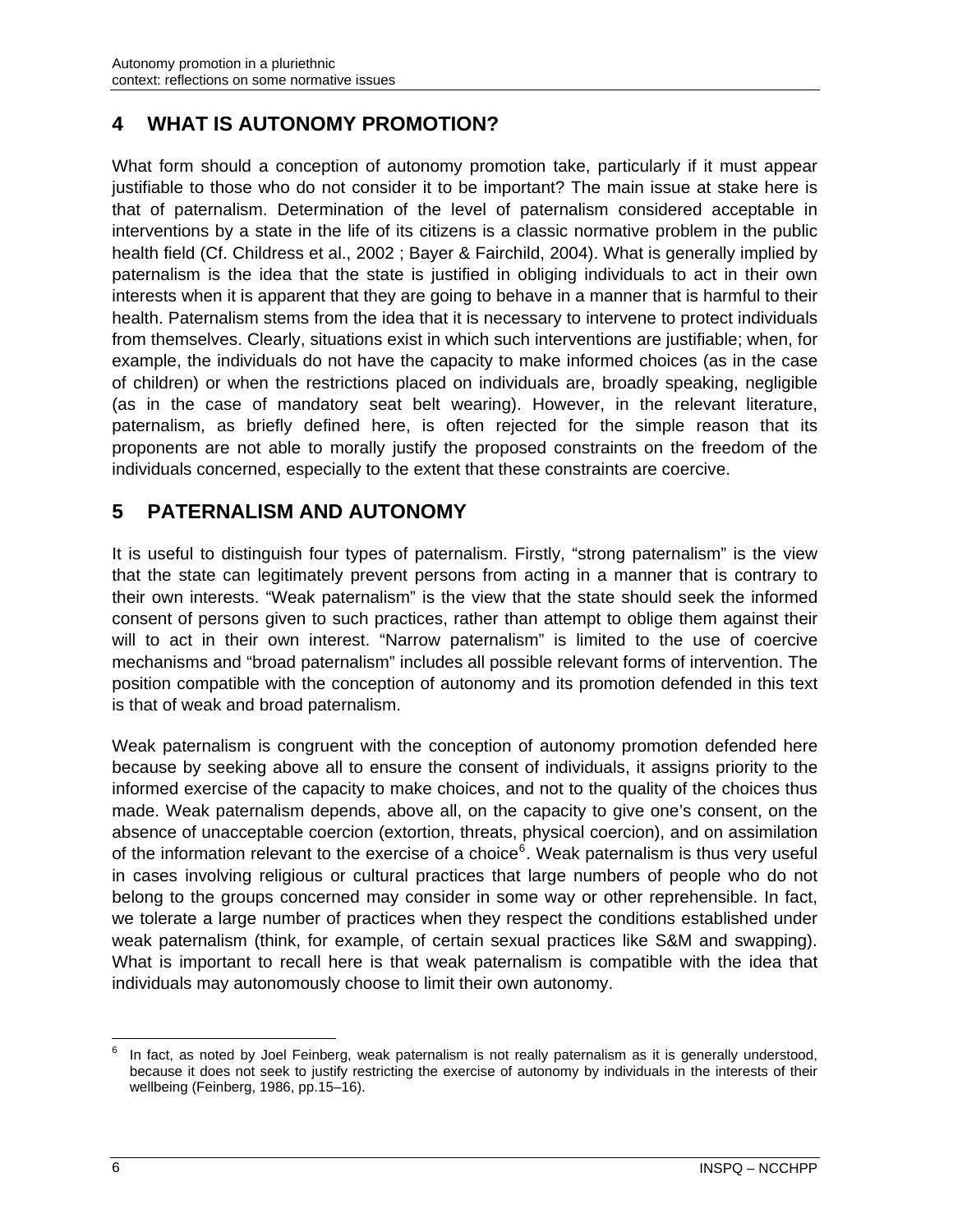<span id="page-14-0"></span>Broad paternalism opens the door to the use of an interesting range of potential actions other than coercion. Nuritt Guttman (2000) has identified the strategies that are generally used in the field of public health: apart from coercion, we find environmental strategies, incentives, persuasion, collaboration and facilitation. In the case being examined here, it must be emphasized that if weak and broad paternalism is the approach adopted, then coercion must be removed from the list of strategies, whereas the other strategies are legitimate<sup>[7](#page-14-1)</sup>. Thus, we can envision a variety of strategies involving incentives, collaboration or facilitation (these are in fact the strategies preferred for "empowerment" initiatives) aimed at promoting autonomy.

### **6 AUTONOMY, PATERNALISM AND ADAPTIVE PREFERENCES**

One objection to broad and weak paternalism can be expressed through reference to the problem of adaptive preferences. The concept of adaptive preferences refers to the idea that we all have a tendency to choose what is relatively accessible to us and not to choose what is not so accessible. The relative inaccessibility of certain choices may itself "constrain" some people to accept lives that are contrary to their wellbeing. The classic example of the problem of adaptive preferences is that of the status of women living in countries where their autonomy is not valued who themselves internalize this value system and consent to lead a life that is not autonomous (Nussbaum, 2000). Part of the solution to this problem has already been evoked. Such constraint cannot be attributed to the culture itself of individuals because the idea that we are "acted upon" by social regularities is meaningless. In part, the answer to this problem can be found in the conceptions of autonomy and weak paternalism that have been presented here.

Firstly, as I have maintained, the idea that autonomy can be promoted in isolation does not make sense. The solution to the problem of adaptive preferences necessitates a conception of autonomy promotion that includes several accompanying measures aimed at ensuring its success. Martha Nussbaum, emphasizing this point, states that autonomy promotion must be accompanied by other elements in order to be effective. These include, in particular, physical and psychological integrity, the absence of coercion (which is consistent with the absence of coercion demanded by weak paternalism), the possibility of maintaining significant social relationships (which is consistent with the idea that the quality of social relations is closely tied to the exercise of autonomy), the opportunity to escape from unfavourable environments, and access to quality information. Weak paternalism ensures that, provided these conditions are met and the persons concerned persist in leading a life that might be considered contrary to their wellbeing, their choice must be respected.

This, in turn, underlines the fact that the conception of autonomy promotion defended here respects the endorsement constraint described by Ronald Dworkin, which stipulates that a life cannot be fully appreciated unless it is endorsed. As the latter states:

<span id="page-14-1"></span><sup>1</sup> 7 Guttman maintains that persuasion is to some degree coercive. The question of whether the strategies associated with broad paternalism are themselves on some levels coercive is an interesting one; however, it exceeds the scope of this paper.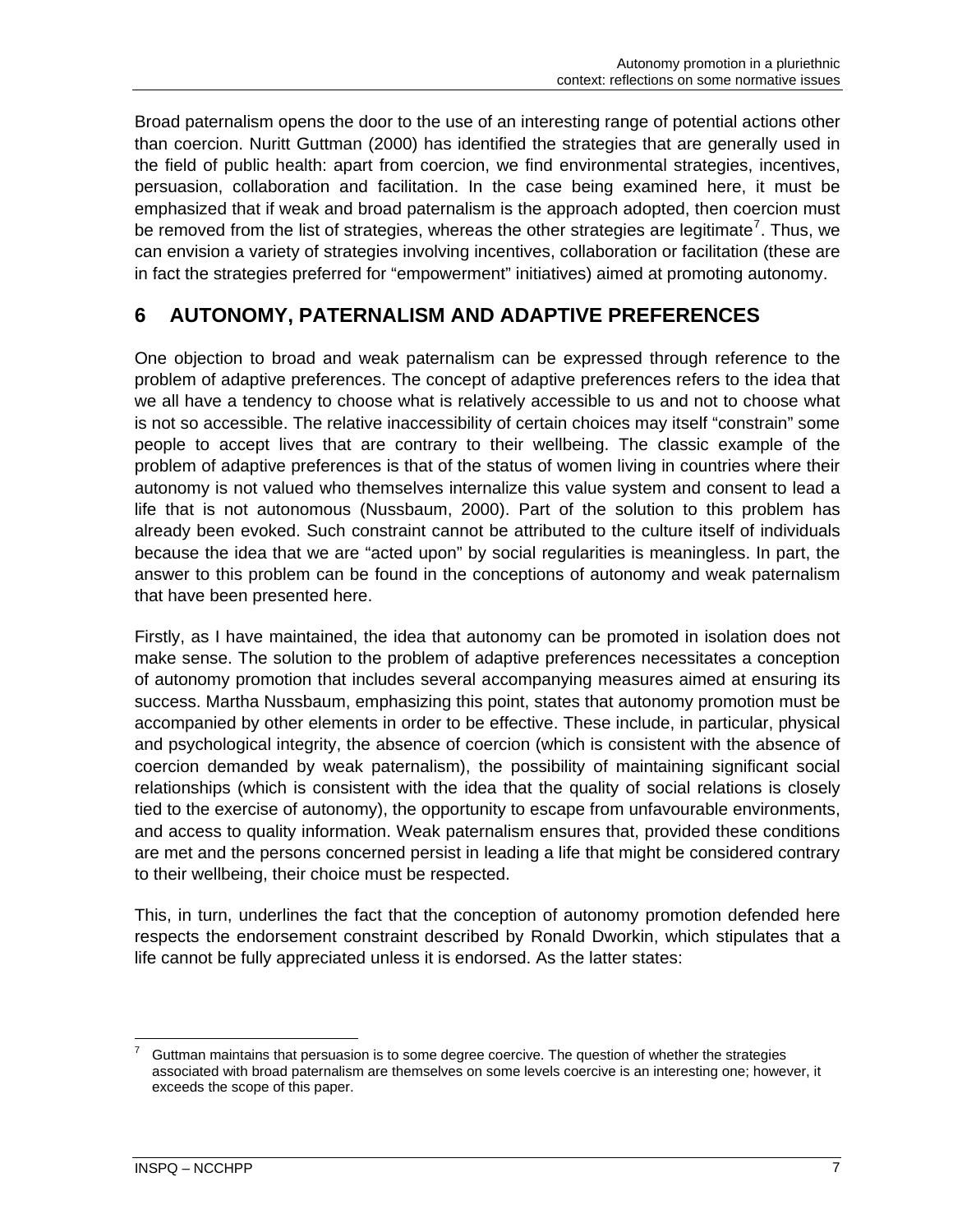"Threats of criminal punishment corrupt rather than enhance critical judgment, and even if the conversions they induce are sincere, these conversions cannot be counted as genuine in deciding whether the threats have improved someone's life." (Dworkin, 2000, p. 218)

The conception I have defended here offers a solution to the apparent paradox of autonomy promotion referred to earlier in this text. It in fact proposes a way of reconciling the responsibility of institutions to protect and promote autonomy and the basic freedoms of persons who do not consider this to be important. This conception may have relevance not only for policies aimed specifically at "empowering" individuals or communities, but also for policies that may involve questions of reasonable accommodation (Désy, 2007).

Table 1 classifies various policies that address the issue of cultural pluralism in one way or another. The policies are classified according to whether or not they promote weak paternalism and according to the level of importance they assign to autonomy. Case 1 includes policies for which autonomy promotion is one of the main objectives and which employ coercive means, usually legislative measures that criminalize illiberal practices judged contrary to individual autonomy. Often these policies are motivated by the conviction that we must protect certain vulnerable sub-groups within given groups; thus, the example used in the table is the eradication of excision, but any other example of a targeted policy coercively protecting the autonomy of a "minority within a minority"<sup>[8](#page-15-0)</sup> would have served equally well; for example, the ban on wearing the veil in public schools in France. Case 4 also includes policies for which autonomy promotion is central, but only those that do not use coercive methods. To return to the case of excision, instead of using a coercive approach, a number of initiatives in many countries have sought to reduce the abuses related to this practice and to change the conditions that cause it to be widespread in the first place; and in fact, these initiatives have generally been more effective than coercive eradication policies (see Shell-Duncan & Hernlund, 2000). Cases 2 and 5 refer to policies for which autonomy promotion is a secondary objective. This category includes social or family policies whose implementation would render illegal any cultural practice judged contrary to autonomy promotion, as defined by the policy. For example, Canada does not recognize polygamous marriages but nevertheless awards rights to women who have contracted such marriages, in cases where, for instance, they become separated. This situation contrasts with that in France, where not only are polygamous marriages illegal, but where women who had contracted such marriages and were living in France were expelled following adoption of the Pasqua law in 1[9](#page-15-1)93 $^9$ . This law would be a good candidate for case 2. A policy that decriminalizes polygamy and actively seeks to award rights to women in polygamous unions would be a good example of case 5. Cases 3 and 6 refer to policies that may encroach, for potentially justifiable reasons, on the autonomy of certain cultural or religious sub-groups by prohibiting a practice that is central to the group's identity. These two categories obviously have less to do with autonomy promotion than the others, and yet, given its importance, it must still be taken into consideration. As an example, we have only to think of safety policies that impinge on the clothing customs of certain religious groups. Such a policy would be

<span id="page-15-0"></span> $\overline{a}$  $8<sup>8</sup>$  To borrow the title of the book by Enseinberg and Spinner-Halev.

<span id="page-15-1"></span><sup>9</sup> For more on this subject, see Campbell et al (2005).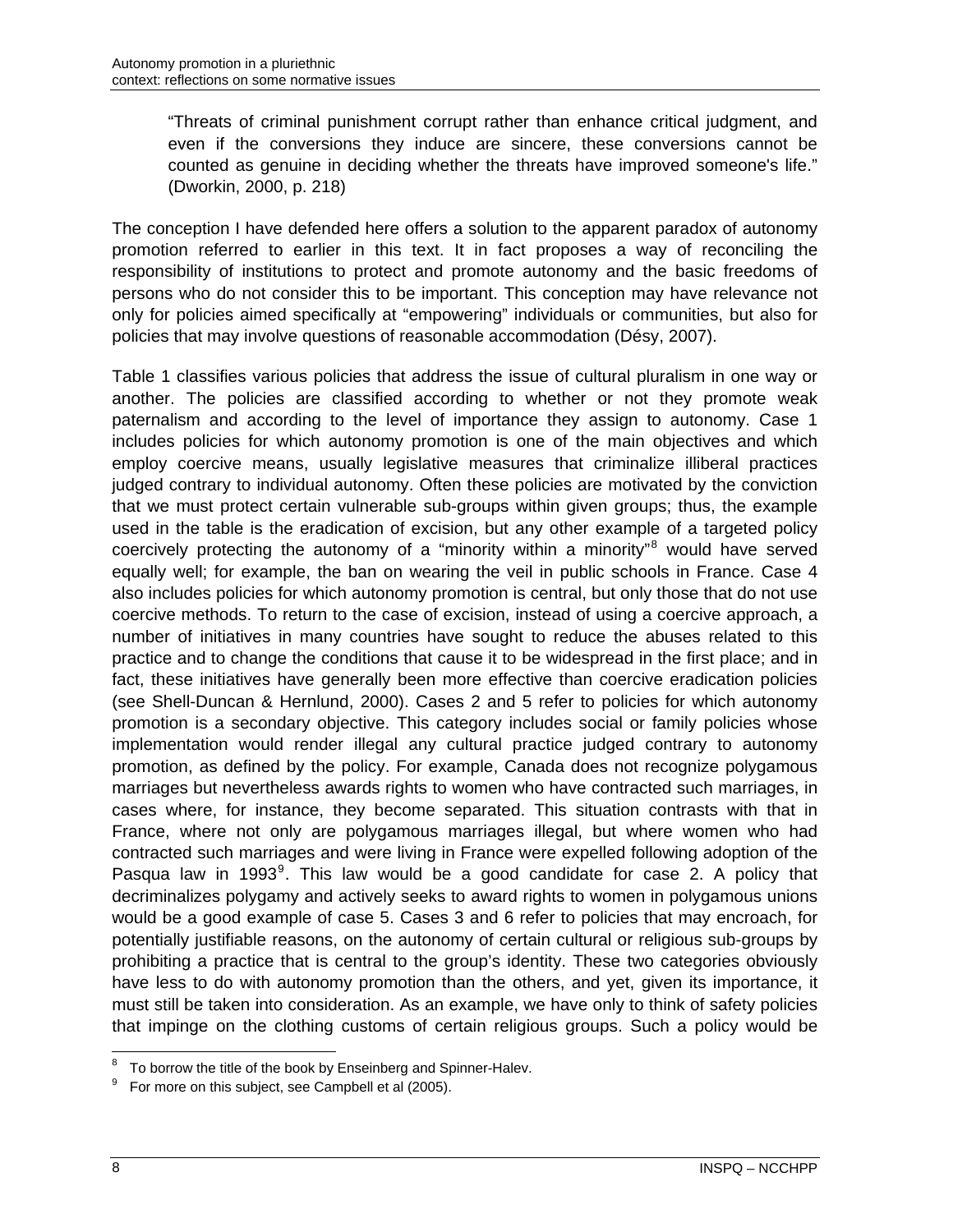coercive (case 3) if it invariably gave clothing-related safety demands precedence over cultural practices with which they entered into conflict; for example, the mandatory wearing of a safety hat on job sites and orthodox Sikh employees; or, the wearing of pre-determined clothing in an operating room and Muslim employees. On the other hand, if the policy was reasonably accommodating, i.e., it openly recognized the damaging effects of imposing clothing obligations on certain persons due to their inclusion in a given group and recognized that the accommodation of such persons did not necessarily constitute an excessive burden for the organizations having to apply the policy, it would be considered non-coercive (case 6).

These few considerations are aimed at illustrating, with the help of examples, the type of policy for which autonomy promotion is important. If the conception of autonomy promotion presented here is a valid one, then any policy for which it is an important goal (or even a significant concern) should opt for non-coercive methods or, as I have termed this approach, weak and broad paternalism. The central role played by autonomy in the health of individuals has been explicitly recognized in the field of public health, but if the conception presented here is valid, then 1) its promotion should be included within a broader framework of policies aimed at improving people's health and 2) its promotion cannot rely on coercive methods without invalidating itself. As a final note, it can be anticipated that policies inspired by the conception presented here would be more likely to achieve their goals than policies inspired by strong paternalism $10$ .

1

<span id="page-16-0"></span><sup>&</sup>lt;sup>10</sup> An interesting parallel can be drawn between the conception defended here and the reduction of crimes related to substance abuse. In both cases, the approach advocated promotes ongoing contact between the targeted population and the public institutions implementing policies, as opposed to repression and criminalization, which, let it be stressed, have not succeeded in producing significant positive results. See, among others, Marlatt (1998).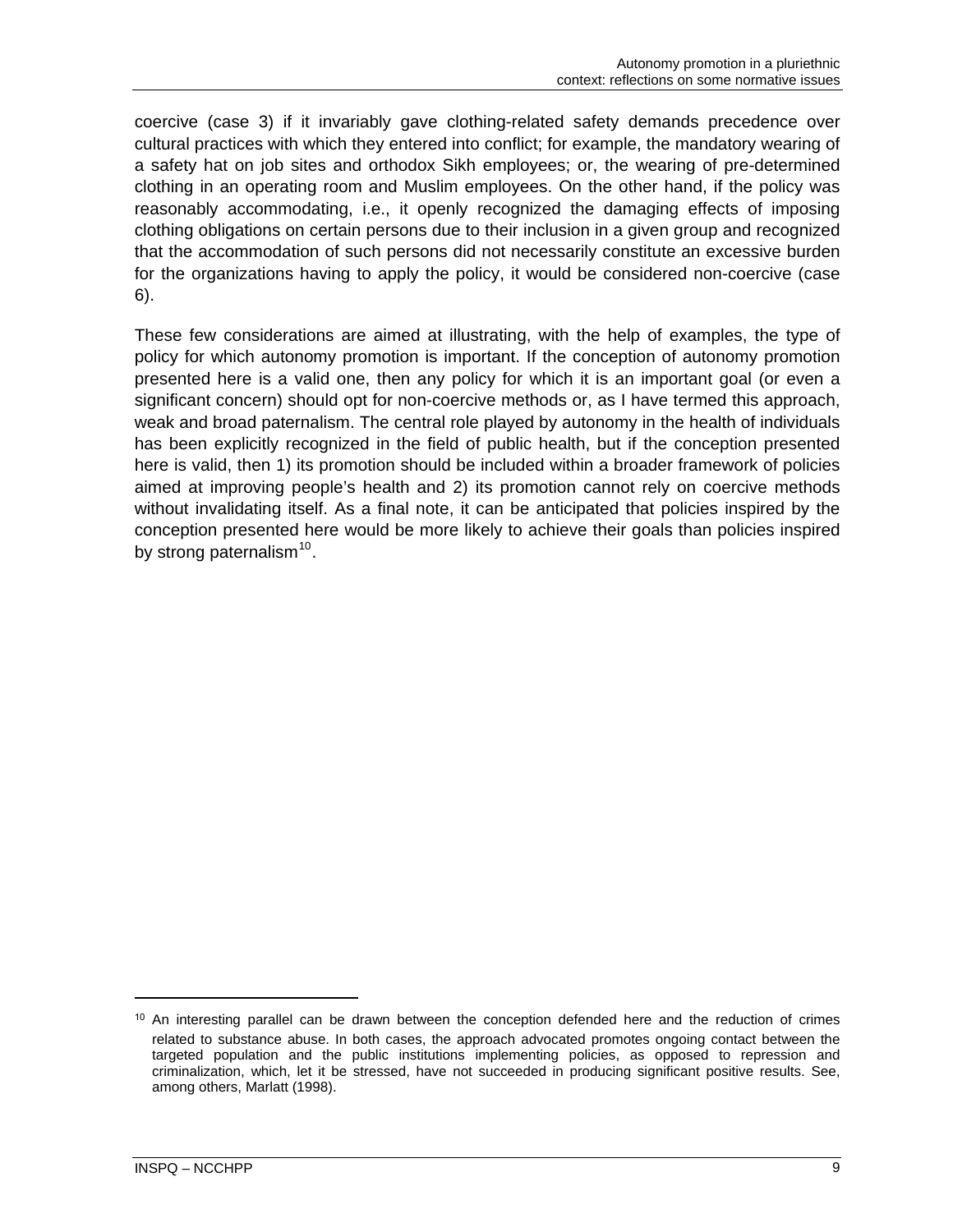#### **Table 1 Examples of public policies characterized by their degree of paternalism and the level of importance assigned to autonomy promotion**

| <b>DEGREE OF PATERNALISM</b>                                                                                                                                                       |                                                                                                                                                                                                                                                                                                                                                                           |                                                                                                                                                                                                                                                                                                                                                        |
|------------------------------------------------------------------------------------------------------------------------------------------------------------------------------------|---------------------------------------------------------------------------------------------------------------------------------------------------------------------------------------------------------------------------------------------------------------------------------------------------------------------------------------------------------------------------|--------------------------------------------------------------------------------------------------------------------------------------------------------------------------------------------------------------------------------------------------------------------------------------------------------------------------------------------------------|
|                                                                                                                                                                                    | <b>Coercive</b>                                                                                                                                                                                                                                                                                                                                                           | Non-coercive                                                                                                                                                                                                                                                                                                                                           |
|                                                                                                                                                                                    | (strong and narrow)                                                                                                                                                                                                                                                                                                                                                       |                                                                                                                                                                                                                                                                                                                                                        |
| <b>ROLE OF AUTONOMY</b>                                                                                                                                                            |                                                                                                                                                                                                                                                                                                                                                                           |                                                                                                                                                                                                                                                                                                                                                        |
| Autonomy is a principal objective of<br>the policy.                                                                                                                                | 1. Policies aimed at eradicating a<br>cultural practice judged contrary to<br>the autonomy of the persons<br>concerned by making it illegal: e.g.,<br>the eradication of excision.                                                                                                                                                                                        | 4. Policies aimed at improving the<br>wellbeing of groups or sub-groups<br>of persons through strategies such<br>as education or facilitation: e.g.,<br>"empowerment" of women who<br>belong to a community that<br>practices excision.                                                                                                                |
| Autonomy is a secondary objective<br>of the policy.                                                                                                                                | 2. Policies whose objective is not,<br>strictly speaking, to promote the<br>autonomy of the persons<br>concerned, but that render illegal<br>certain practices: e.g., the policy on<br>marriage that forbids polygamy.                                                                                                                                                    | 5. Policies whose goal is not, strictly<br>speaking, to promote the autonomy<br>of the persons concerned, but that<br>make it an important goal and<br>promote it non-coercively: e.g.,<br>family policies with a significant<br>"outreach" program targeting<br>immigrant communities with the<br>intention of helping women in<br>polygamous unions. |
| Autonomy is not a principal<br>objective of the policy, but remains<br>a concern, i.e., the policy must at<br>the least justify the fact that it<br>impinges on people's autonomy. | 3. Policies whose main goal is to<br>promote a given good, which in<br>doing so impinge, through the use<br>of coercion, on the autonomy of<br>some of the persons concerned:<br>e.g., safety policies on construction<br>sites (wearing of safety hat vs.<br>wearing of turban). Many classic<br>cases involving reasonable<br>accommodation fall into this<br>category. | 6. Policies whose main goal is to<br>promote a given good, which in<br>doing so impinge, in a non-coercive<br>manner, on the autonomy of some<br>of the persons concerned: e.g.,<br>policies promoting activities for<br>young people that are flexible as to<br>the clothing required for the<br>proposed activities.                                 |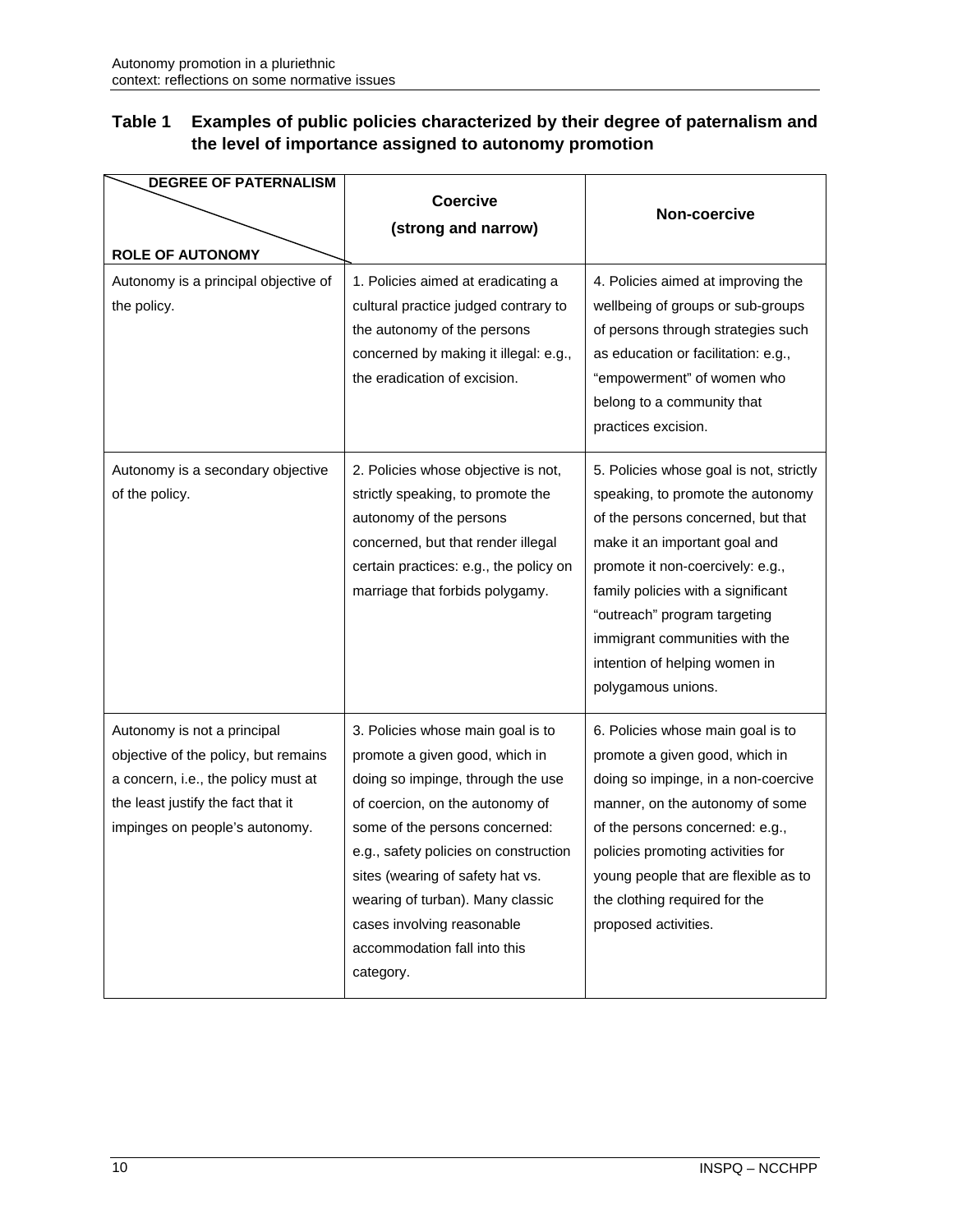#### **BIBLIOGRAPHY**

- <span id="page-18-0"></span>Bayer, R. & Fairchild, A. L. (2004). The Genesis of Public Health Ethics. *Bioethics*, *18*(6).
- Brülde, B. (2000). On How to Define the Concept of Health: A Loose Comparative Approach. *Medicine, Health Care and Philosophy, 3.*
- Campbell, A. et al. (2005). *La polygamie au Canada : conséquences juridiques et sociales pour les femmes et les enfants - Recueil de rapports de recherche en matière de politiques*, Condition féminine Canada, Ottawa.
- Childress, J. F. et al. (2002). Public Health Ethics : Mapping the Terrain. *Journal of Law, Medicine & Ethics, 30.*
- Christman, J. (2003). Autonomy in Moral and Political Philosophy. In *The Stanford Encyclopedia of Philosophy.* Retrieved Winter 2008 from http://plato.stanford.edu/
- Crosby, R. A., Kegler, M. C. & DiClemente, R. J. (2002). Understanding and Applying Theory in Health Promotion Practice and Research. In DiClemente, R. J., Crosby R. A. & Kegler, M. C. (Eds.), *Emerging Theories in Health Promotion Practice and Research*. San Francisco : Jossey-Bass
- Désy, M. (2007). Culture, autonomie et vulnérabilité : l'accommodement raisonnable comme outil de santé publique (Thèse de doctorat, Université de Montréal, 2007).
- Dworkin, G. (2000). *Sovereign Virtue: The Theory and Practice of Equality*. Cambridge: Harvard U.P.
- Einsenberg, A., & Spinner-Halev, J. (2005). *Minorities Within Minorities*. Cambridge: Cambridge U.P.
- Feinberg, J. (1986). *Harm to Self*. Oxford: Oxford U.P.
- Guttman, N. (2000). *Public Health Communication Interventions.* Londres: Sage.
- Holland, S. (2007). *Public Health Ethics*. Cambridge: Polity.
- Lister-Sharp, D., Chapman, S., Stewart-Brown, S., & Sowden, A. (1999). Health Promoting Schools and Health Promotion in Schools: Two Systematic Reviews. *Health Technology Assessment, 3*(22).